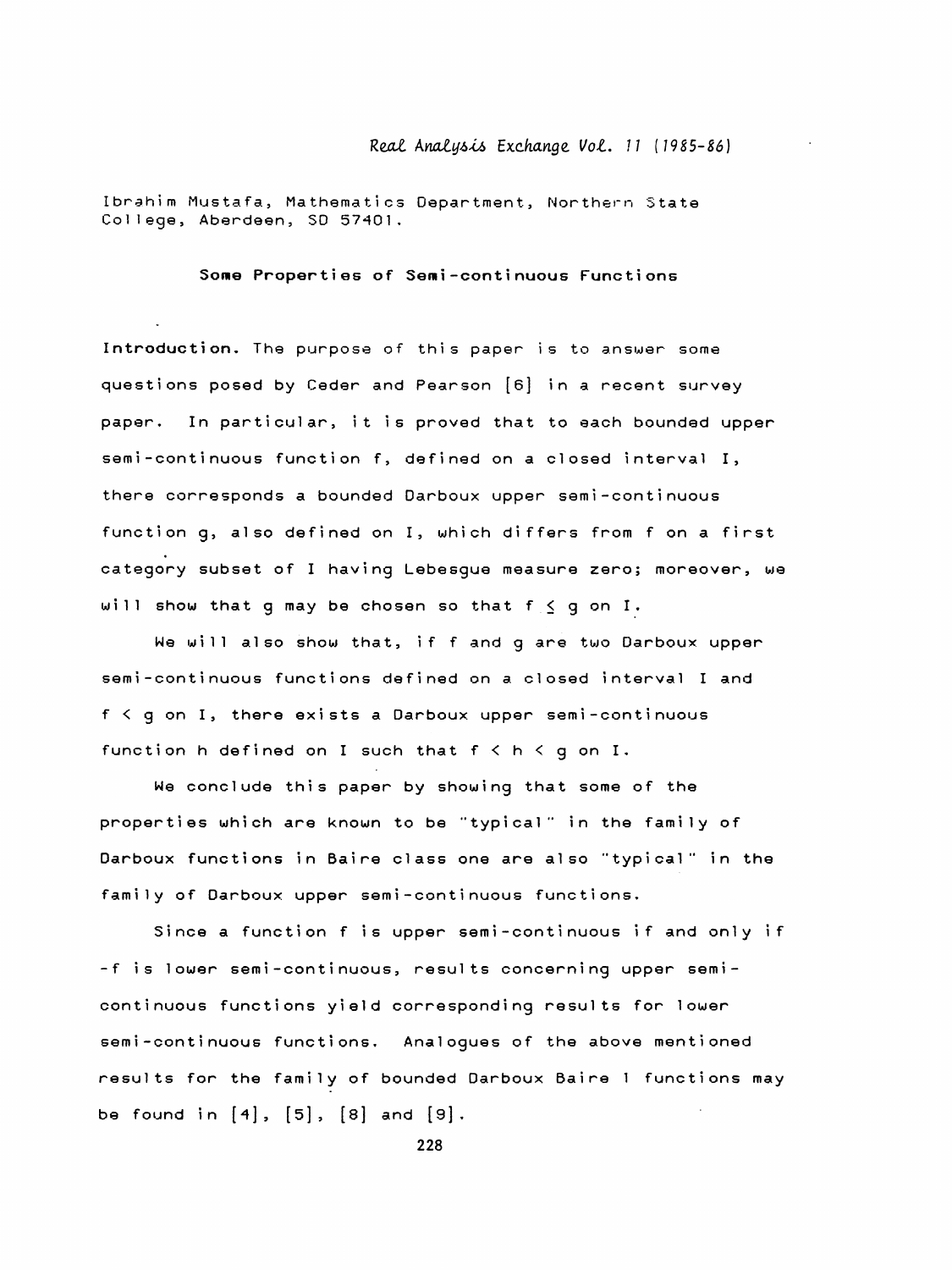Notation and Terminology, Given a family of functions which forms a Banach Space, a property will be called "typical" in the family if it holds for all functions except those in some first category subset of the space.

We denote by usc and  $B_1$  the set of functions, defined on  $[0,1]$ , which are upper semi-continuous and in Baire class 1, respectively. The families b $D$ usc and b $D\mathcal{B}_{\mathcal{A}}$  denote the corresponding bounded functions having the Darboux (i.e. intermediate value) property. These families form Banach spaces with norm  $||f|| = \sup |f|$ . Moreover, each of the families bDusc and bDB<sub>1</sub> is a closed subspace of  $B_1$ . The sets C(f) and  $A(f)$  denote, respectively, the points of continuity and approximate continuity of the function f.

The interval  $[0,1]$  will be denoted by I, and for any function f defined on I we take  $Q^+(f)$  (resp.  $Q^-(f)$ ) to be the set of points x in I such that  $f(x) = \lim_{x\to 0} \frac{1}{x}$  f(z) (resp.  $f(x) = \lim_{x \to 0} \sup_{x \in \mathbb{R}} f(z)$ .

## A, A Relationship Between Seni -conti nuous and Darboux Semi -conti nuous Functions

 We begin with two lemmas which will be used in the proofs of some of the results appearing in this and later sections.

Lemma Al. Let f E busc. Then  $I \setminus [Q^+(f) \cap Q^-(f)]$  is a denumerable set,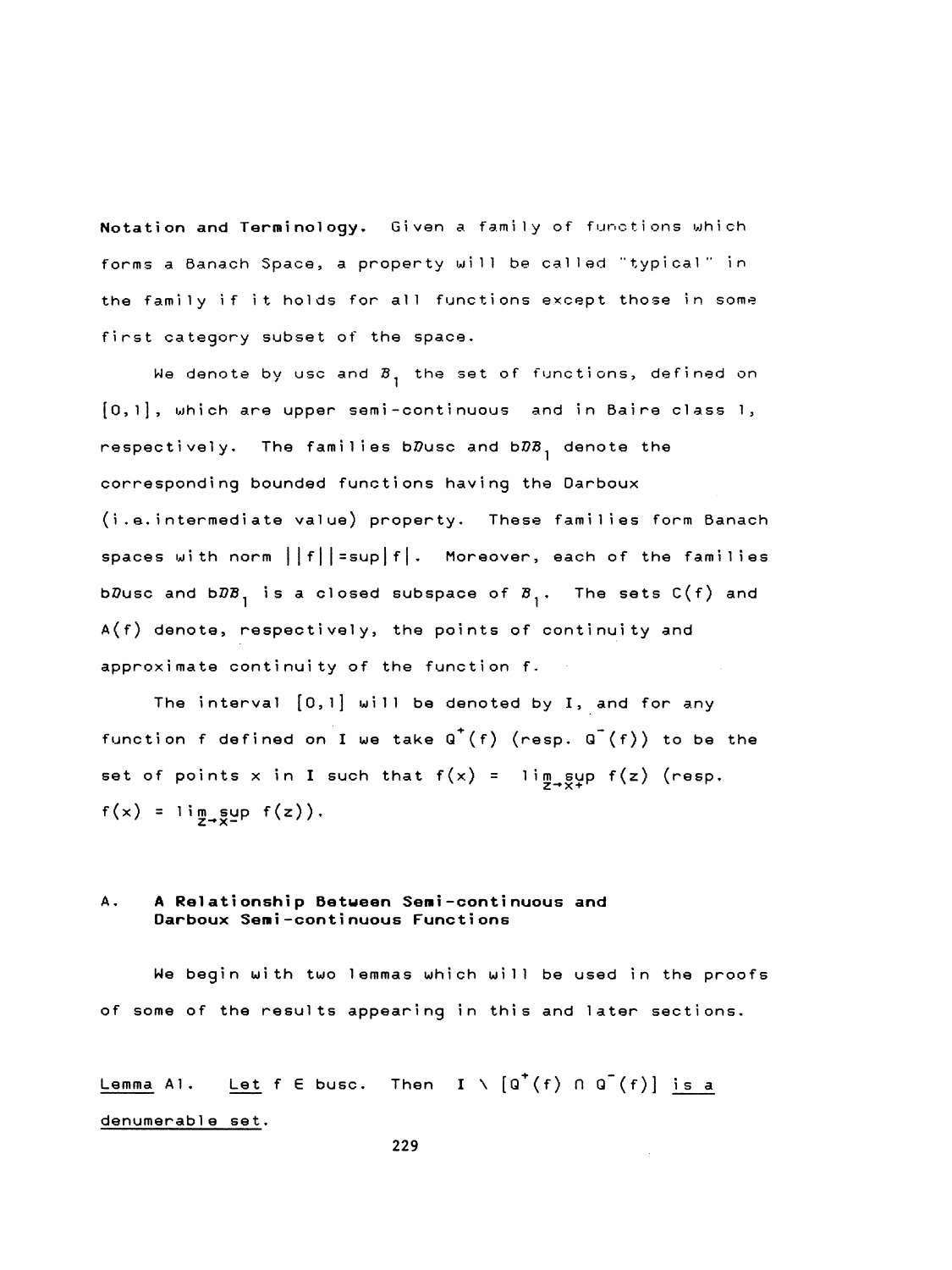Lemma A2. A function  $f \in \mathcal{D}$ usc if and only if  $I \subset G^+(f) \cap G^-(f)$ .

Lemma Al is a consequence of  $[7]$  Lemma 4. The proof of Lemma A2 is a direct consequence of the definition of a Darboux upper semi-continuous function defined on I. Basic to the proof of the main result of this section is

Lemma A3. Let f be a bounded upper semi-continuous function and let  ${P_n}_{n=1}^{\infty}$  be a sequence of non-empty pairwise disjoint, Lemma A3. Let<br>and let  ${P_n}_{n=1}^{\infty}$ <br>perfect subsets of<br>Borel set and perfect subsets of I such that each P<sub>n</sub> is a nondenumerable Borei set and Fect subsets of I <u>such that each</u>  $P_n$  is a nondenumerable<br>alset and<br>(a) if  $a_n = \sup P_n$  then  $f(x) \le f(a_n)$  for all  $x \in P_n$ ,<br>(b) diam  $P_n \le 1/n$ .<br>n there exists a bounded upper semi-continuous function 9

(a) if  $a_n = \sup P_n$  then  $f(x) \leq f(a_n)$  for all  $x \in P_n$ ,  $(b)$  diam  $P_n$  < 1/n.

Then there exists a bounded upper semi-continuous function g such that

(1) {x:  $f(x) \neq g(x)$ } C  $g^{up}_{1}P_{p}$ , (2)  $f(x) \le g(x)$  for all  $x \in I$ , (3) if  $f(P_n)$  C  $[y_n,f(a_n)]$  for some y<sub>n</sub> then  $g(P_n) \in [y_n, f(a_n)],$  $(4)$ <sub>n</sub> $\frac{1}{2}$ <sup>o</sup> $\{a_n\}$  U  $Q^-(f)$  C  $Q^-(g)$  and  $Q^+(f)$  C  $Q^+(g)$ .

Proof. Since f is bounded we may assume, without loss of generality, that  $0 \le f(x) < M$  for some real number M and all x in I.

Fix n. Let  ${F_m \choose m}^{\infty}_{m=1}$  be a sequence of non-empty disjoint perfect subsets of P<sub>n</sub> defined in the following manner: for  $m = 1$ , let  $r - 1$  be such that  $0 \le a - r - 1$ , and let  $F - 1$  be a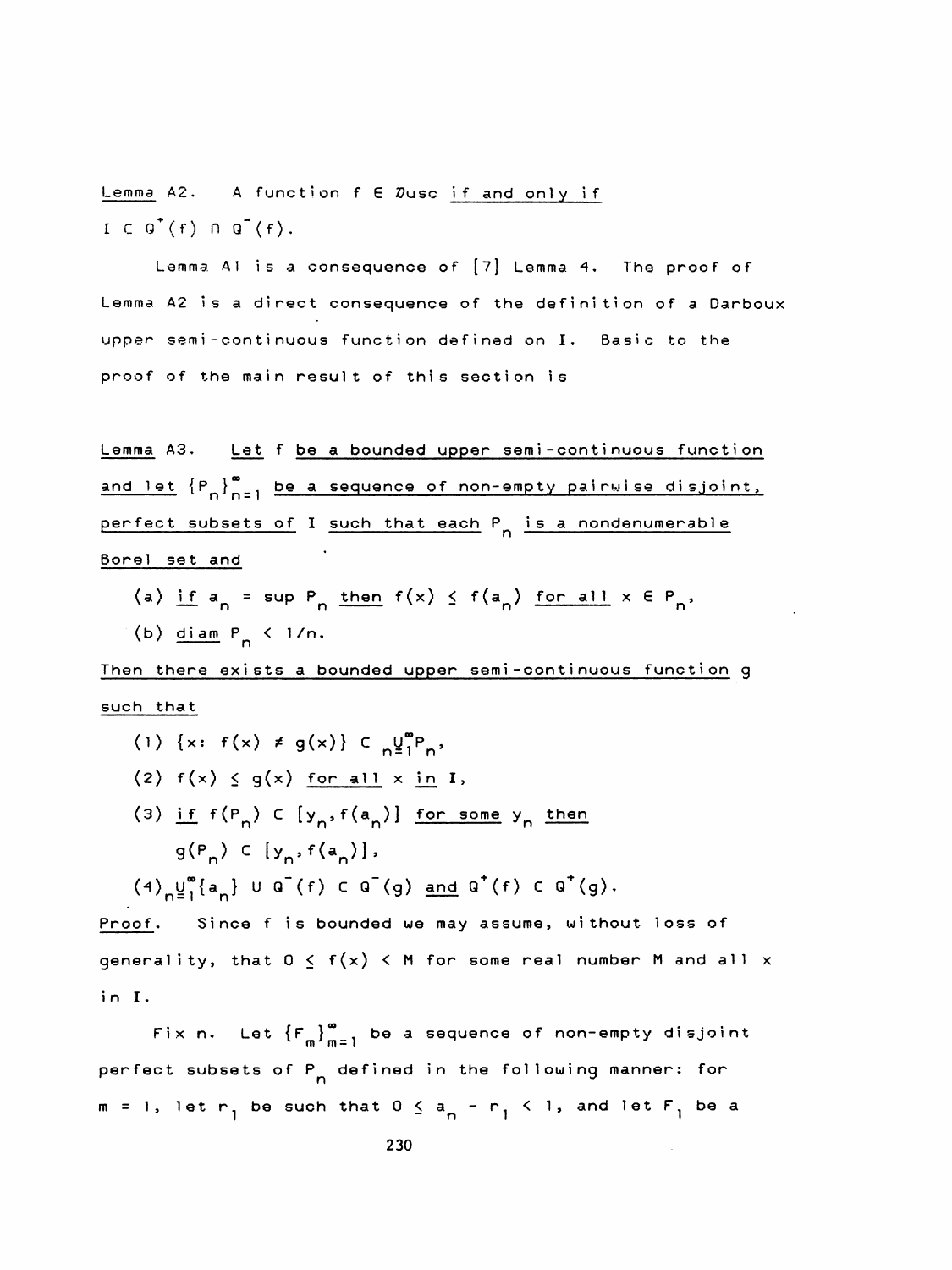non-empty perfect subset of  $(a^{\phantom{a}}_{n} - r^{\phantom{a}}_{1},a^{\phantom{a}}_{n})$  fl  $P^{\phantom{a}}_{n}$ . Assuming that  $F_1,F_2,\ldots,F_m$  have been chosen so that  $F_i$  is a non-empty perfect subset of P<sub>n</sub> and F<sub>i</sub>  $\bigcap F_{j} = \emptyset$  whenever i  $\neq j$  and  $i, j \in \{1, 2, ..., m\}$ <br>then define  $F_{m+1}$  by setting  $r_{m+1} = min\{1/m+1, dist(F_m, a_n)\}$  and subset of P<sub>n</sub> and F<sub>i</sub> N F<sub>j</sub> = 0 whenever i<sub>\*</sub>j and i,je{1,2,...,m}<br>then define F<sub>m+1</sub> by setting r<sub>m+1</sub> = min{1/m+1,dist(F<sub>m</sub>,a<sub>n</sub>)} and taking  $F_{m+1}$  to be a non-empty perfect subset of  $(a_n - r_{m+1}, a_n)$   $\cap P_n$ . Clearly, the sequence  $\{F_m\}_{m=1}^{\infty}$  defined in this way consists of non-empty pairwise disjoint perfect subsets of P<sub>n</sub> and the set  $\{a_n\}$  U  $\frac{10}{10}$  F<sub>m</sub> is closed.

For each  $m \geq 1$ , let  $H_m$  be a bilaterally c-dense-in-itself  $F_{\pi}$  subset of  $F_{\pi}$  and let  $h_{\pi}$   $\in$   $\mathcal{D}% _{\pi}$   $\mathcal{D}_{\pi}$  and  $\mathcal{D}_{\pi}$   $\in$   $\mathcal{D}_{\pi}$  and  $\mathcal{D}_{\pi}$ For each  $m \ge 1$ , let H<br>g subset of  $F_m$  and let  $h_m$ <br> $\langle F \rangle = \frac{[Q, g(x)]}{[Q, g(x)]}$ subsets of  $P_n$  and the set  $\{a_n\}$  U  $\frac{m^m}{m}$  is closed.<br>
For each  $m \ge 1$ , let  $H_m$  be a bilaterally c-dense-in-itself<br>  $F_{\sigma}$  subset of  $F_m$  and let  $h_m \in \mathbb{Z}$ usc be such that<br>  $h_m(I) = [0, f(a_n)]$  and  $I \vee H_m = h_m^{-1}\{\{$ 

Setting h =  $\sum_{m=1}^{\infty} h_m$ , then it is clear that h is Darboux and upper semi-continuous on  $I\setminus\{a_{n}\}\$  and  $h\left(\frac{u}{n}\right)_{1}^{m}H_{m}^{m}$  =  $(0, f(a_{n})]$ .

Let  $g_n = max\{f, h\}$ . Clearly,  $g_n$  is a bounded function satisfying properties (l) through (3). Moreover, since f 6 usc, it follows, by (1) through (3) above, that  $\{x: g_n(x) \ge t\}$ is closed for all real numbers  $t \ge f(a_n)$ . Furthermore, by the definition of the sequences  $\{h_m\}_{m=1}^{\infty}$  and  $\{F_m\}_{m=1}^{\infty}$ ,  $\{x: g_n(x) \ge t\}$ ition of the sequences  $\{h_m\}_{m=1}^{\infty}$  and  $\{F_m\}_{m=1}^{\infty}$ ,  $\{x: g_n(x) \ge t\}$ <br>so closed when  $0 \le t \le f(a_n)$ . Therefore,  $g_n \in \text{usc.}$ <br>We now show that  $\{a_n\} \cup \mathbb{Q}^-(f) \subset \mathbb{Q}^-(g_n)$ . Let x be any<br>of this set and conside

is also closed when  $0 \le t \le f(a_n)$ . Therefore,  $g_n \in \text{usc.}$ <br>We now show that  $\{a_n\} \cup \overline{a}(f) \subset \overline{a}(g_n)$ . Let x be any point of this set and consider the following three cases. <u>case</u> 1. a<sub>n</sub> = x. Then  $g_n(x) = f(x)$ . By the definition of  ${n \n \choose m }_{m=1}^{\infty}$ , we can choose a sequence  ${x \choose x_m}_{m=1}^{\infty}$  increasing to a with  $\mathsf{x}_{\mathsf{m}}$   $\mathsf{E}\ \mathsf{H}_{\mathsf{m}}$  for each  $\mathsf{m}$ , and  $\mathsf{h}_{\mathsf{m}}(\mathsf{x}_{\mathsf{m}})$  = f(a<sub>n</sub>); moreover, m m-1<br>m E H<sub>m</sub> for each m, and h<sub>m</sub>(x<sub>m</sub>) = f(a<sub>n</sub>

 $\lim_{m \to \infty} g_n(x_m) \ge \lim_{m \to \infty} h_m(x_m) = \lim_{m \to \infty} f(x) = f(x) = g_n(x)$ . Therefore,  $a_n \in G^-(g_n)$ . 231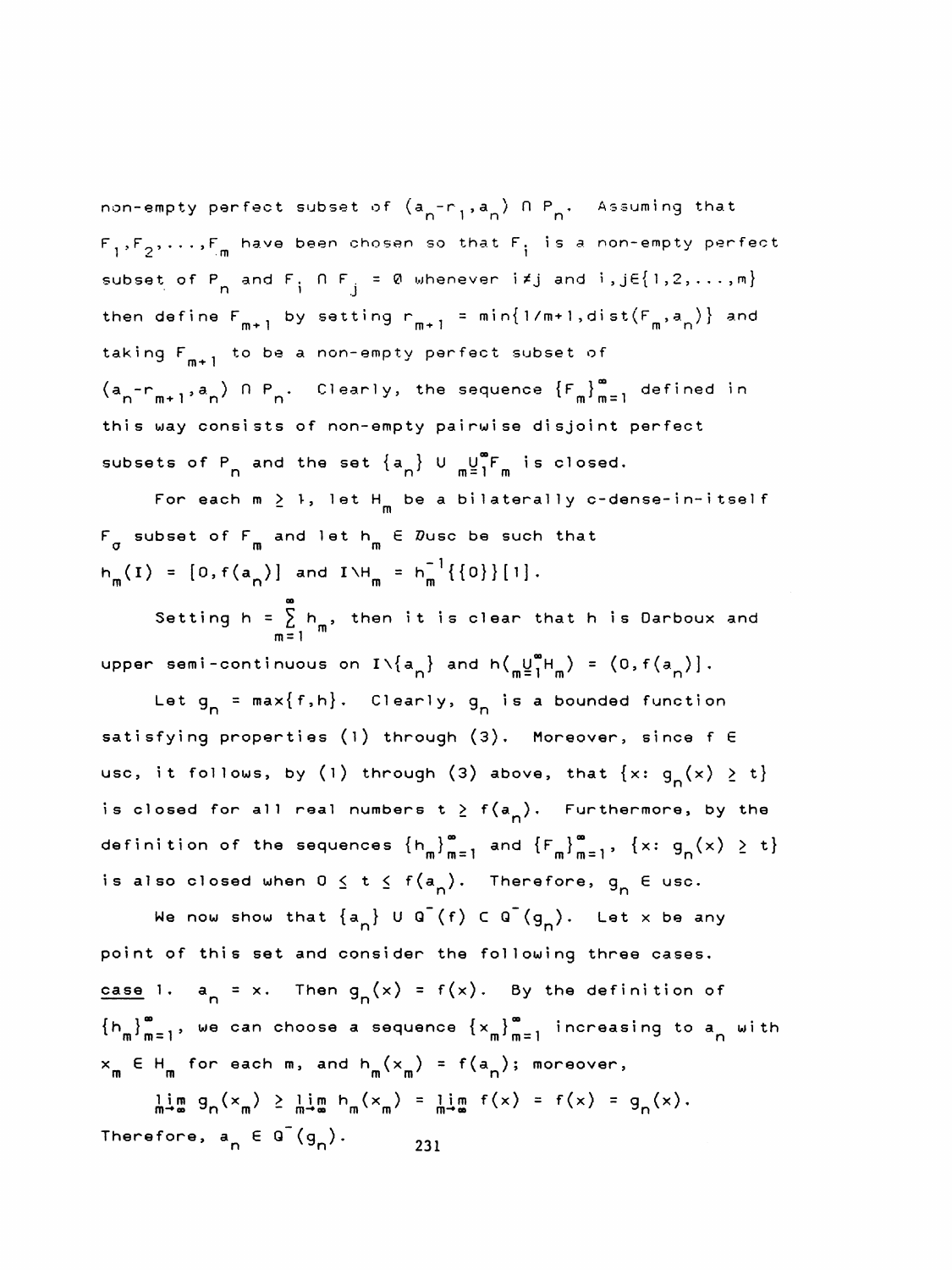<u>case</u> 2. a<sub>n</sub>  $\neq$  x and g<sub>n</sub>(x) = f(x). Since x E G (f), there exists a sequence  $\left\{ x_{m} \right\}_{m = 1}^{\infty}$  increasing to x such that lim sup  $f(x_m) = f(x)$ . Thus, if  $x \notin \overline{G}(g_n)$  then

 $g_n(x)$  > lim sup  $g_n(x_n)$  > lim sup  $f(x_n) = f(x) = g_n(x)$ , a contradiction. Hence,  $x \in Q^{-}(g_{n})$  when  $f(x) = g_{n}(x)$ . <u>case</u> 3.  $a_n \neq x$  and  $g_n(x) = h(x)$ . Since h is a Darboux upper semi-continuous function on  $I\setminus\{a^{\ }_{n}\}$  it follows that  $x \in Q^-(h)$ . Hence, there exists a sequence  $\{x_{\mathfrak{m}}\}_{\mathfrak{m}=1}^{\infty}$  increasing to x such that lim<sub>m</sub>-gup h(x<sub>m</sub>) = h(x). Then, if x  $\epsilon$  Q<sup>-</sup>(g<sub>n</sub>) we get  $g_n(x)$  > lim sup  $g_n(x_n)$  > lim sup  $h(x_m) = h(x) = g_n(x)$ , a contradiction, giving  $x \in G^-(g_n)$ .

Consequently,  $Q^{-}(f) \subset Q^{-}(g_{n})$ . Similarly,  $Q^{+}(f) \subset Q^{+}(g_{n}).$ For each n, let g<sub>n</sub> be the function obtained as above and def i ne

$$
g(x) = \begin{cases} g_n(x) & \text{if } x \in P_n, \\ f(x) & \text{otherwise.} \end{cases}
$$

 Clearly, g is a bounded function satisfying properties (i) through  $(3)$  above. Let us show that  $g \in \text{usc.}$ 

If g  $E$  usc, then there exists an  $x$  and a sequence  $\{x_k\}_{k=1}^{\infty}$ converging to x such that ling sup  $g(x_k) > g(x)$ . If  $g(x_k) = f(x_k)$  for all but finitely many k then verging to x such that li $\mathfrak{m}_{\ast}$ sup g(x<sub>k</sub>) > g(x). If<br>  $\kappa$ ) = f(x<sub>k</sub>) for all but finitely many k then<br>
g(x) > f(x) > li $\mathfrak{m}_{\ast}$ sup f(x<sub>k</sub>) = li $\mathfrak{m}_{\ast}$ sup g(x<sub>k</sub>) > g(x),<br>
ontradiction, giving g E usc. Th

 a contradiction, giving g 6 use. Thus, we may assume, without loss of generality, that  $g(x_k) \neq f(x_k)$  and  $x_k \in P_k$  for all k.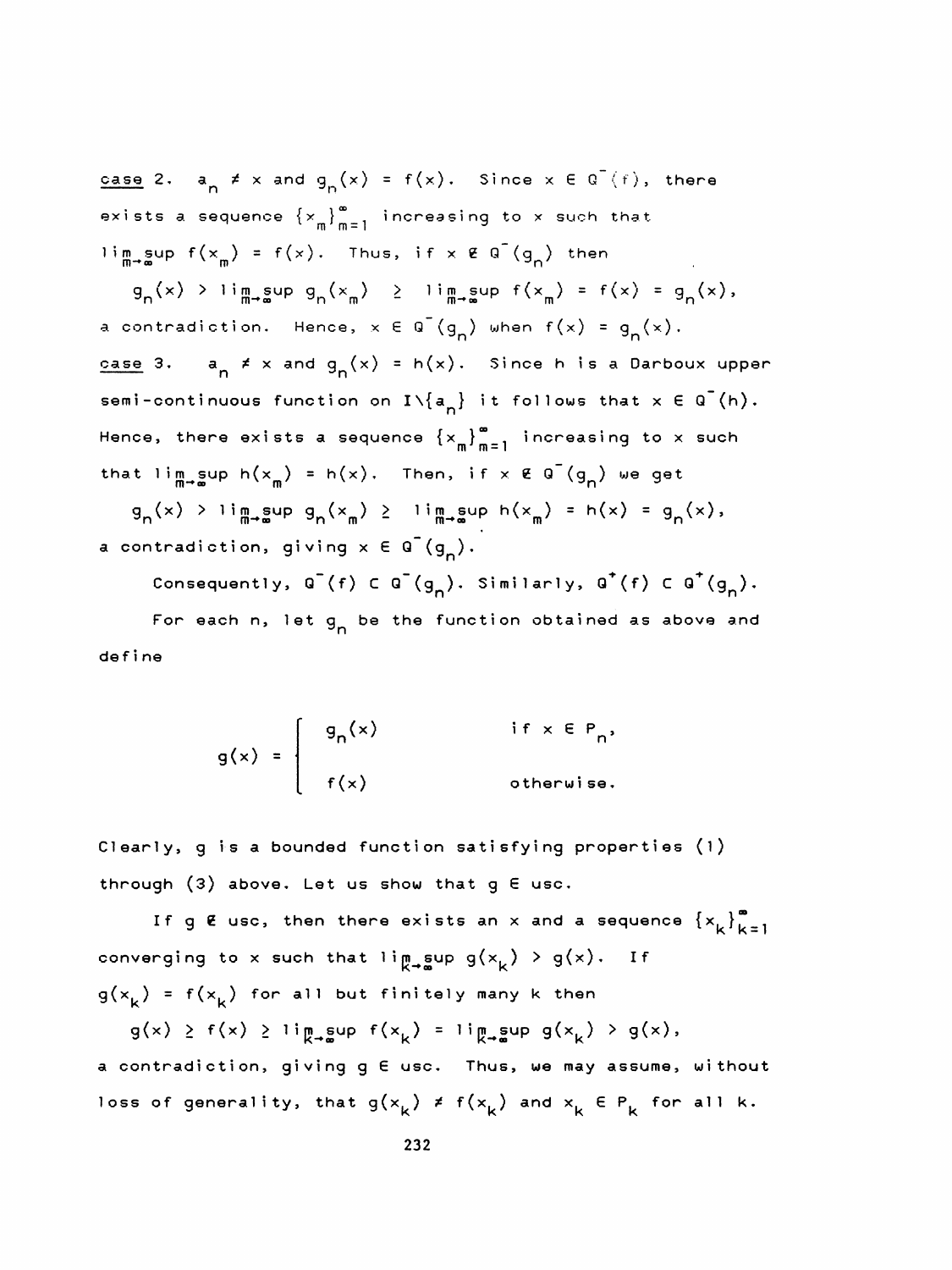By (1) and (3) above,  $f(a_k) = g_k(a_k) \ge g_k(x_k) = g(x_k)$  for all k. Since  $x_k \rightarrow x$  and diam  $P_k \rightarrow 0$  as k  $\rightarrow \infty$ , it follows that a<sub>k</sub> → x. Hence,

 $g(x) \ge f(x) \ge \lim_{k \to \infty} g(x_k) \ge \lim_{k \to \infty} g(x_k) > g(x),$ a contradiction. Therefore, g is upper semi-continuous.

 Finally, it remains to show that g satisfies property  $(4)$ . Clearly,  $a_n \in Q^-(q)$  for every n. Hence, it is enough to show that  $Q^{-}(f)$  C  $Q^{-}(g)$  and  $Q^{+}(f)$  C  $Q^{+}(g)$ . Since the proofs are similar we will only prove that  $Q^{-}(f) \subset Q^{-}(g)$ . show that  $Q^{-}(f) \subset Q^{-}(g)$  and  $Q^{+}(f) \subset Q^{+}(g)$ . Since the proofs<br>are similar we will only prove that  $Q^{-}(f) \subset Q^{-}(g)$ .<br>To do this, let  $x \in Q^{-}(f)$  be such that  $x \neq a_{n}$  for all n.<br>Either  $g(x) = f(x)$  or  $g(x) = g_{n}(x)$  for some n

To do this, let  $x \in Q^{-}(f)$  be such that  $x \neq a_{n}$  for all n.<br>Either  $g(x) = f(x)$  or  $g(x) = g_{n}(x)$  for some n.

If  $g(x) = f(x)$  then, since  $x \in \overline{G}(f)$ , there exists a sequence  $\{x_k\}_{k=1}^{\infty}$  increasing to x such that  $\lim_{k \to \infty} \sup f(x_k) = f(x)$ . Thus, if x  $\mathcal{E}$  Q (g) we get

 $g(x)$  > lingsup  $g(x_k) \geq$  lingsup  $f(x_k) = f(x) = g(x)$ , a contradiction leading to  $Q^{-}(f)$   $C$   $Q^{-}(g)$ . A similar argument holds if  $g(x) = g^x(x)$ . Hence, in either case  $g^x(f) \in g^y(g)$ . This completes the proof of this lemma.

Theorem A1. If f is a bounded upper semi-continuous function, then there exists a bounded Darboux upper semi-continuous function g such that  $\{x: f(x) \neq g(x)\}$  is a first category null subset of I, and  $f(x) \le g(x)$  for all x in I. <u>Proof</u>. Let  $\{a_{n}\}_{n=1}^{\infty}$  be an enumeration of  $I\setminus G^{-}(f)(L)$ emma Al). then there exists a bounded Darboux upper semi-continuous<br>
function g such that  $\{x: f(x) \neq g(x)\}$  is a first category null<br>
subset of I, and  $f(x) \leq g(x)$  for all  $x \text{ in } I$ .<br>
Proof. Let  $\{a_n\}_{n=1}^{\infty}$  be an enumeration of Since f E usc, there exists a sequence  $\left\{\mathbf{I}_n\right\}_{n=1}^{\infty}$  of open<br>subintervals of I such that  $a_n = \text{supI}_n$ , diamI<sub>n</sub> < 1/n and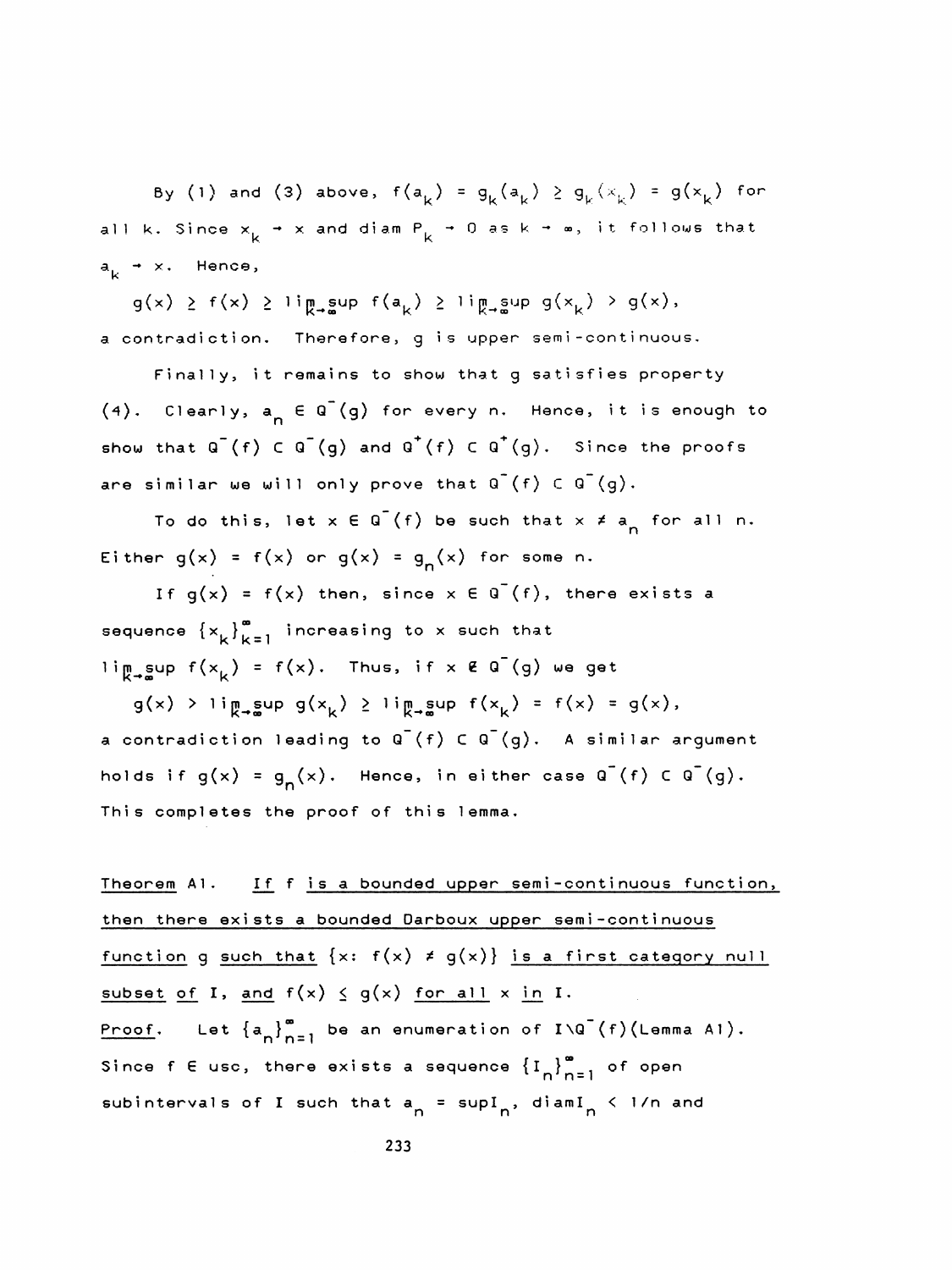$f(x) \leq f(a_n)$  for all  $x \in I_n$ . Clearly, we can choose, for each n, sets P<sub>n</sub> C I<sub>n</sub> such that the sequence  ${P_n}_{n=1}^{\infty}$  consists of non empty, disjoint, nowhere dense and null perfect subsets of I satisfying (a) and (b) of Lemma A3. Hence, there exists a function h E busc satisfying (1) through (4) of Lemma A3. By property (2) we have  $f(x) \leq h(x)$  for all  $x \in I$  and property (4) implies that  $I \subset G^{-}(h)$ .

 Using a similar argument applied to the function h and  $I\setminus G^+(h)$ , we get the function g of this theorem.

## B. Insertion of Darboux Semi-continuous Functions

 Theorem 1 of [5] states that if two Darboux Baire 1 functions f and g, defined on I, are such that  $f < g$  on I then there exists a Darboux Baire 1 function h defined on I such that  $f < h < g$  on I. In Theorem B2 below we shall show that the analogous result holds for two Darboux upper semi-continuous functi ons.

 It is a simple matter to show that the average of two Darboux upper semi-continuous functions need not even be Darboux. This is given in the following.

Example B1. Let  $f(x) = \sin(1/x)$  if  $x \ne 0$  and  $f(x) = 1$  if  $x =$ 0. Let  $g(x) = -\sin(1/x)$  if  $x \neq 0$  and  $g(x) = 1$  if  $x = 0$ . Both f and g are Darboux and upper semi-continuous, but  $h = X(f+g)$ is zero when  $x \neq 0$  and 1 when  $x = 0$ . Thus, h is not Darboux.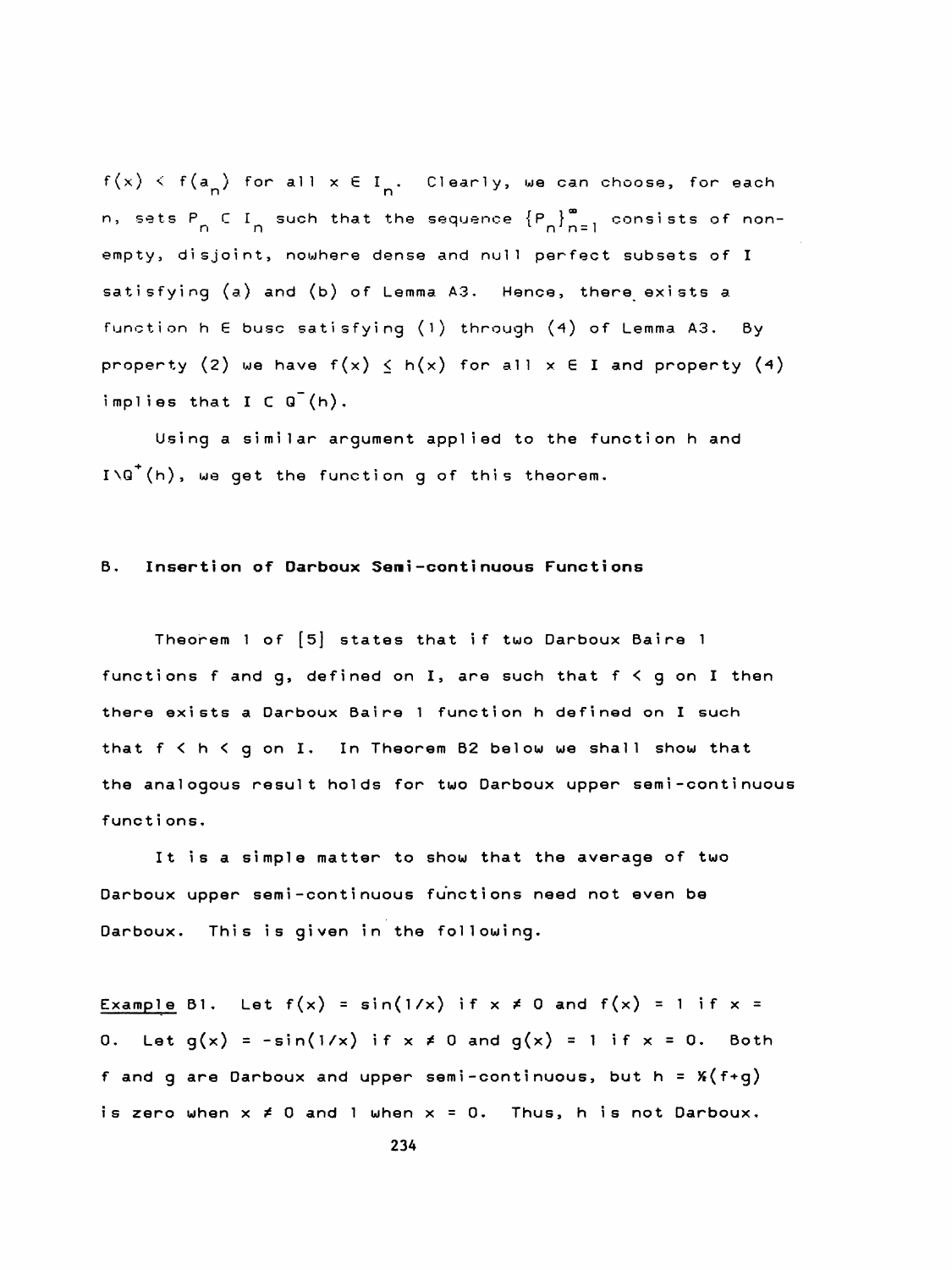To prove the main theorem of this section we need

Lemma B1. Let f be a bounded upper semi-continuous function and let g be a bounded Darboux Baire 1 function. Suppose that  $f(x) < g(x)$  for all  $x \text{ in } I$ . Then there exists a bounded Darboux upper semi-continuous function h such that  $f(x) \leq h(x) < g(x)$  for all x in I. Proof. First, we show that there exists  $h_1$  E use such that (1)  $f(x) \le h^1(x) < g(x)$  for all x in I,

(2)  $Q^{T}(h_1) = I$  and  $Q^{T}(f)$  C  $Q^{T}(h_1)$ .

To do this, let  $\{a_n\}_{n=1}^{\infty}$  be an enumeration of I\G<sup>-</sup>(f). Let  $\{I_n\}_{n=1}^{\infty}$  be a sequence of open subintervals of I such that To do this, let  $\{a_n\}_{n=1}^{\infty}$  be an enumeration of  $I\setminus G^-(f)$ . Let<br> $\{I_n\}_{n=1}^{\infty}$  be a sequence of open subintervals of I such that<br> $\{I_n\}_{n=1}^{\infty}$  be a sequence of open subintervals of I such that  $a_n$  = sup I<sub>n</sub>, diamI<sub>n</sub> < 1/n and f(x) < f(a<sub>n</sub>) for all x in I<sub>n</sub>. We<br>shall construct a sequence  $\{P_n\}_{n=1}^{\infty}$  of pairwise disjoint perfect  $\left\{I_{n}\right\}_{n=1}^{\infty}$  be a sequence of open subintervals of I such that<br>a<sub>n</sub> = sup I<sub>n</sub>, diamI<sub>n</sub> < 1/n and f(x) < f(a<sub>n</sub>) for all x in I<sub>n</sub>. We<br>shall construct a sequence  $\left\{P_{n}\right\}_{n=1}^{\infty}$  of pairwise disjoint perf sets satisfying the following two properties

- (c)  $a_n = \sup P_n$  and  $f(x) < f(a_n) < g(x)$  for all  $x \in P_n$ ,
- (d) diam  $P_n$  < 1/n.

The sequence  ${P_n}_{n=1}^{\infty}$  may be chosen as follows. First, let n = 1. Since  $f(a^1) < g(a^1)$ , there is an  $r^1 > 0$  such that.  $f(a^1) + r^1 \leq g(a^1)$ . Since  $g \in \mathbb{Z}^2$ , there exists a nonempty perfect set  $P_1 \subset I_1$  such that  $a_1 = \sup P_1$ ,  $f(a_1) + r_1 \le g(x)$  if  $x$  E  $\mathsf{P}_{\mathsf{p}}$  and  $\mathsf{a}_{\mathsf{j}}$  (E  $\mathsf{P}_{\mathsf{p}}$  if  $\mathsf{j}$   $>$  1. Assuming that pairwise disjoint sets  $P_1, P_2, \ldots, P_n$  have been chosen so that  $P_i$  is perfect and and  $a_j \notin P_j$  if  $j > 1$ . Assuming that p<br>  $\binom{1}{1}, \binom{1}{2}, \ldots, \binom{p}{n}$  have been chosen so that  $P_j$ <br>
if  $j > j, 1 \leq j \leq n$  . To define P  $a_i \notin P_i$  if  $j > i$ ,  $1 \le i \le n$ . To define  $P_{n+1}$ , note that  $f(a_{n+1}) \leq g(a_{n+1}),$  so there exists an  $r_{n+1} > 0$  such that  $f(a_{n+1}) + r_{n+1} \leq g(a_{n+1}).$  Since  $g \in DB_1$  there is a perfect set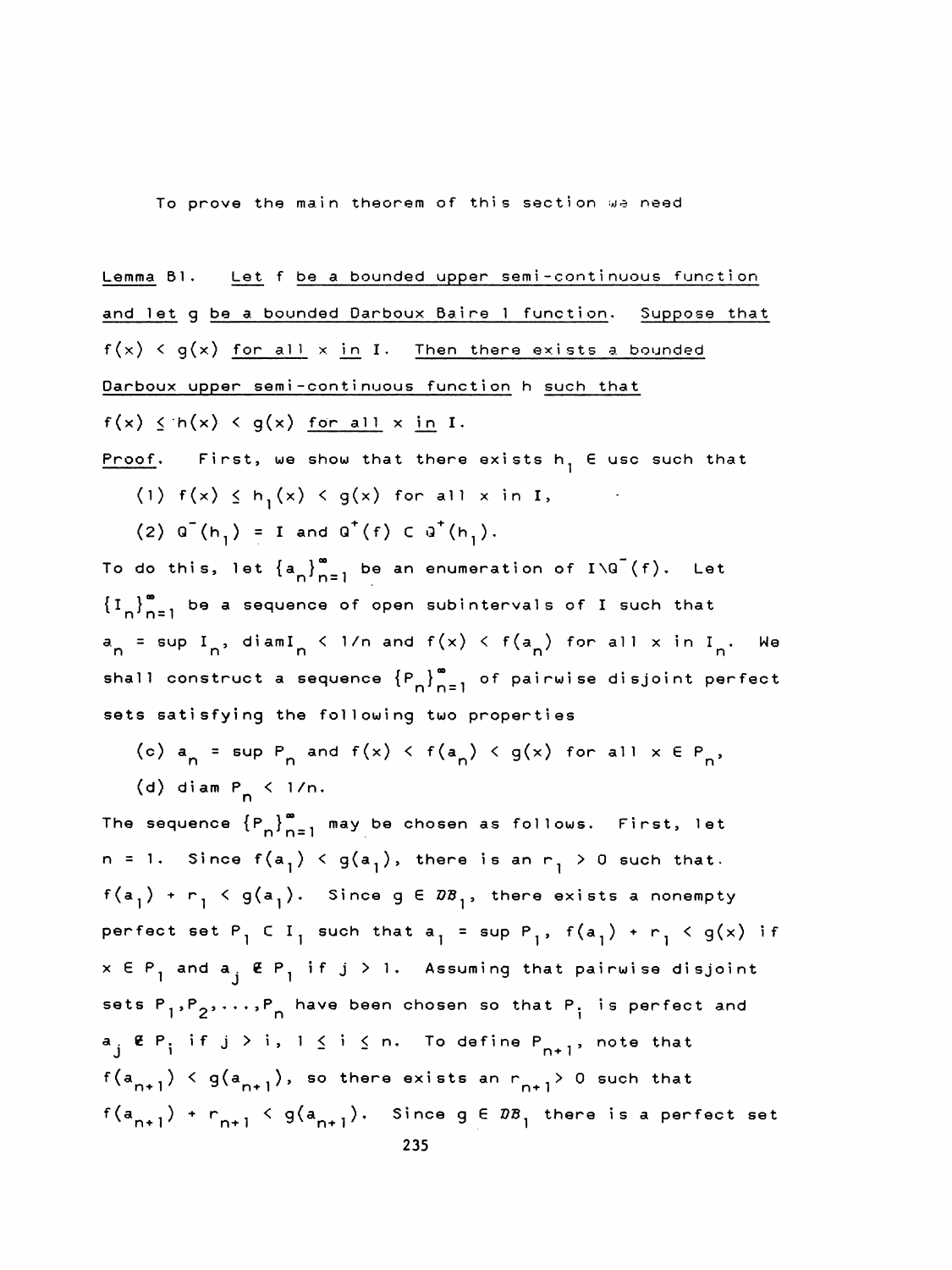$P_{n+1} \subset I_{n+1} \setminus \{ \underline{\psi}_1^n P_i \}$  such that  $a_{n+1} = \sup P_{n+1}$  and  $f(a_{n+1}) + r_{n+1} < g(x)$  for all  $x \in P_{n+1}$ . Clearly, the sequence  $\{P_n\}_{n=1}^{\infty}$  chosen in this way satisfies properties (a) and (b) of  ${P}_{n+1} \subset I_{n+1} \setminus i^{U'_{1}P_{1}}$  such that  $a_{n+1}$  = sup  ${P}_{n+1}$  and<br> $f(a_{n+1}) + {P}_{n+1} < g(x)$  for all  $x \in {P}_{n+1}$ . Clearly, the sequence<br> $\{{P}_{n}\}_{n=1}^{\infty}$  chosen in this way satisfies properties (a) and (b) of<br>Lemma A3. Lemma A3. Hence, there exists a bounded upper semi-continuous function h<sub>1</sub> satisfying (1) through (4) of Lemma A3. The relation  $h_1 \le g$  on I was built into the construction. This together with  $(2)$  of Lemma A3 implies that h, satisfies  $(1)$ above. Moreover,  $(4)$  of Lemma A3 implies that  $h^1$  also satisfies  $(2)$  above.

Applying a similar argument to  $h^1$  and  $I\setminus G^+(h^1)$  we get the function h of this lemma, completing the proof.

Theorem B1. Let f be a bounded upper semi-continuous function and let  $g_1$  and  $g_2$  be two bounded Darboux Baire 1 functions such that  $g_1 \leq f \leq g_2$  on I. Then there exists a bounded Darboux upper semi-continuous function g such that  $g_1 \lt g \lt g_2$  on I. Proof. By Lemma Bl, there exists  $g \in b\mathcal{D}$ usc such that  $f \le g \le g_2^{\circ}$  on I. Clearly,  $g$  is the desired function.

Theorem B2. Let  $g_1$  and  $g_2$  be two bounded Darboux upper semicontinuous functions such that  $g_1 < g_2$  on I. Then there exists a bounded Darboux upper semi-continuous function g such that  $g_1$  <  $g$  <  $g_2$  on I. Proof. Since  $g^1, g^2$  E usc, the function f =  $x(g^1+g^2)$  E usc and  $g_1$  < f <  $g_2$  on I. By Theorem B1, there exists g E bDusc such that  $f \le g \le g^2$  on I. Clearly, g is the desired function.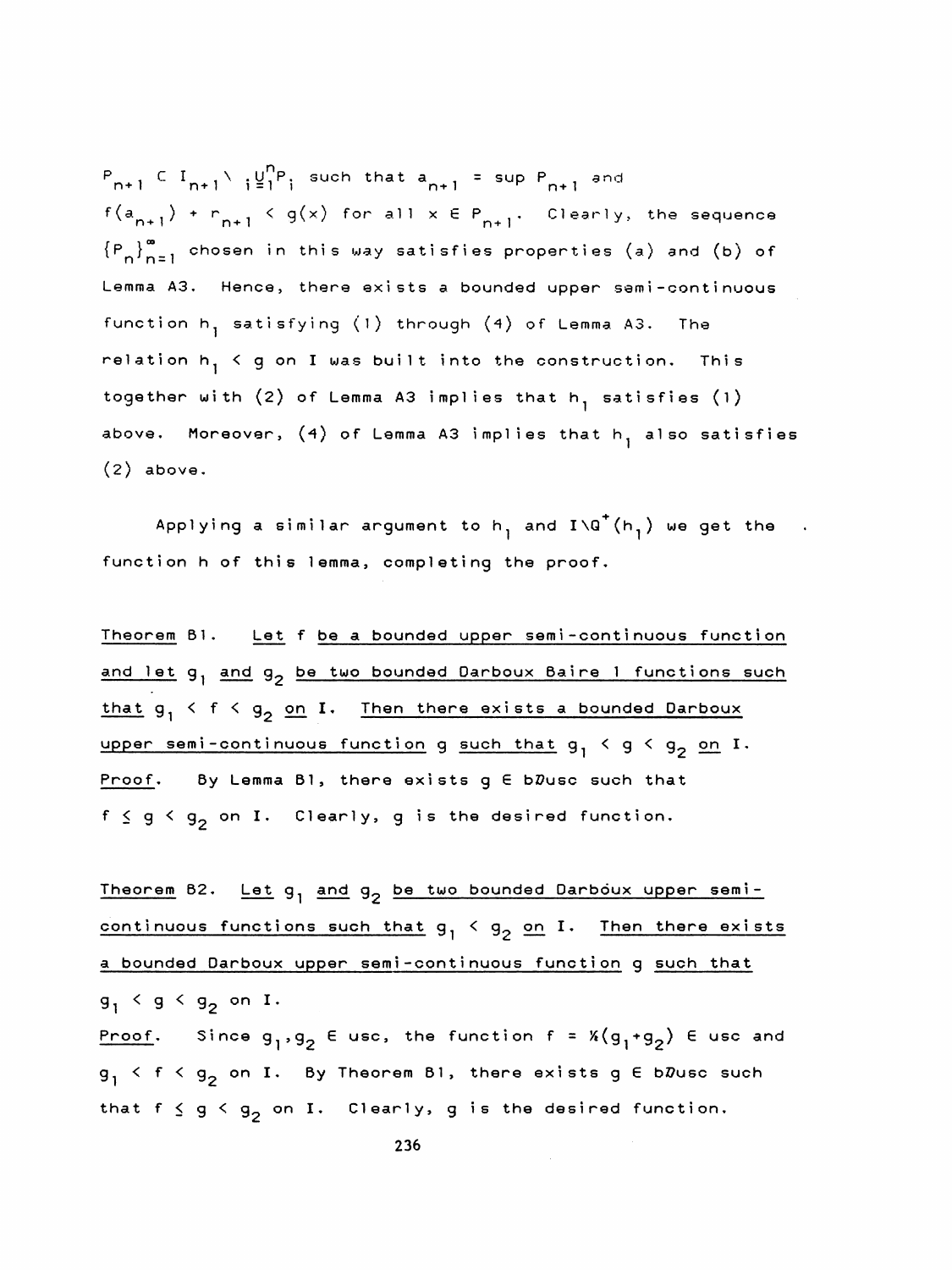Remark B1. Let f be a real valued function defined on I and let P be a nonempty perfect subset of I. We write  $f \in \mathcal{D}(P)$  if whenever x is a right (resp. left) limit point of P,  $f(x)$  is a right (resp. left) limit point of  $f(P)$ . We write  $f \in B^{1}_{1}(P)$  if  $f^{-1}(G)$  n P is an  $F_{\sigma}$  for each open set G. These definitions are due to Bruckner and Ceder [3], Note that if P is an interval,  $\mathcal{D}(P)$   $\cap$   $\mathcal{B}_1(P)$  coincides with the Darboux functions on P [2].

We will say that f is <u>upper semi-continuous on</u> P, written  $f \in usc(P)$ , if  $f|P$ , the restriction of f to P, is upper semicontinuous on P.

 It is clear that, with proper modifications, all the lemmas and theorems we have established are extendable to functions f  $\in$  usc $(P)$ . In particular we have

 Theorem B3, Let P be a nonempty perfect subset of I, or an interval, and let  $f \in \text{busc}(P)$  (resp.  $f \in \text{blesc}(P)$ ). Then there exists a function  $g \in b\mathcal{D}$ usc $(P)$  (resp.  $g \in b\mathcal{D}$ lsc $(P)$ ) such that  $\{x: f(x) \neq g(x)\}\$  is of first category in P and of Lebesque measure zero.

Theorem B4. Let P be a nonempty perfect subset of I, or an interval, and let  $h_1,h_2 \in bDuse(P)$  (resp.  $h_1,h_2 \in bDisc(P)$ ) be such that  $h_1 \leq h_2$  on P. Then there exists a function g E bDusc(P) (resp. g E bDlsc(P)) such that  $h_1 \le g \le h_2$  on P.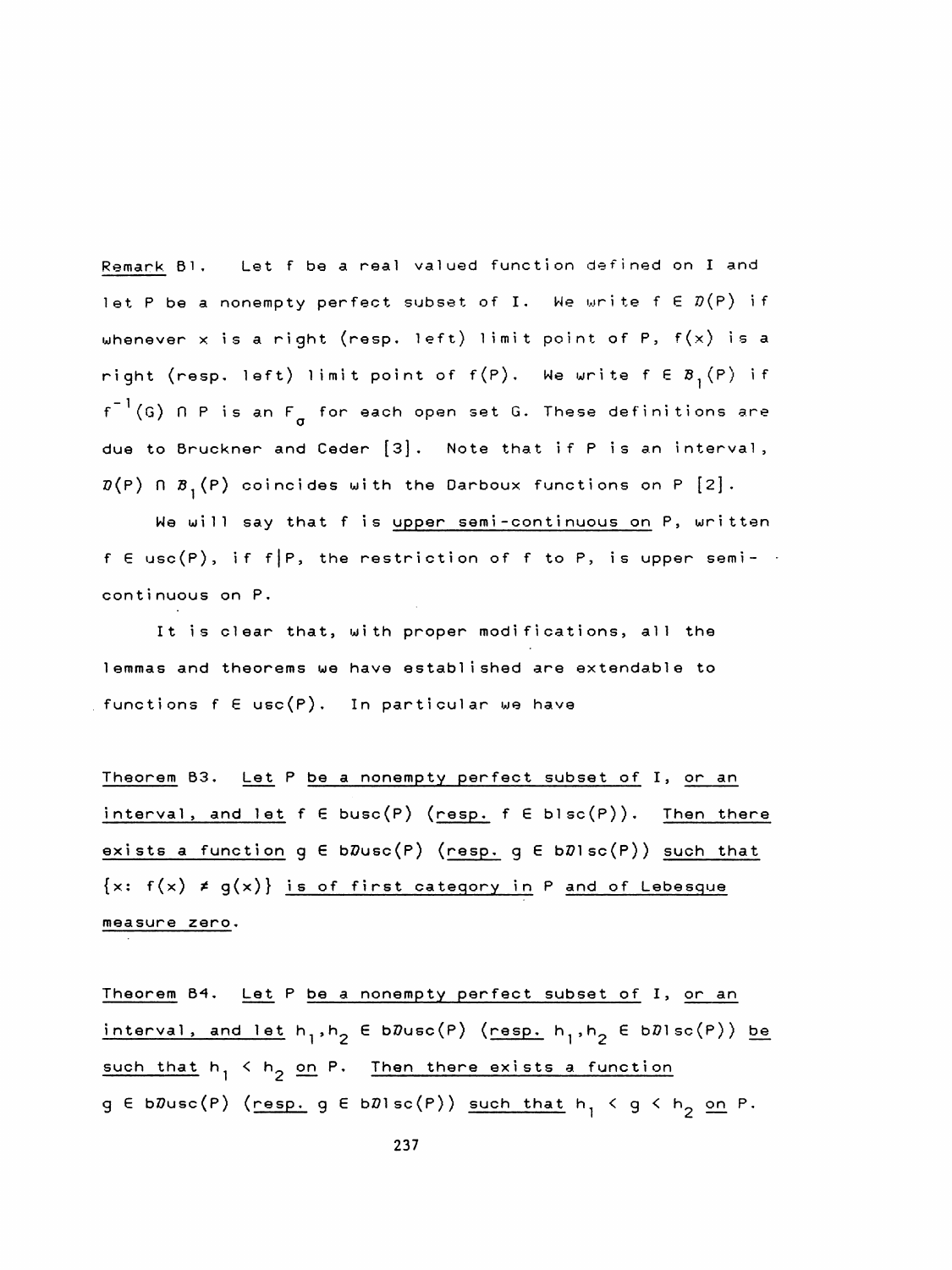C. Additional Properties of Darboux Semi-continuous Functions

 In Theorems C2 through C6 below we consider the nature of the dense sets in b $D$ usc. We will show that some of the properties, known to be typical in  $b\bar{\theta}B_1$ , are also typical in the family bDusc. First we prove

Lemma C1. Let f be a bounded upper semi-continuous function and let  $s > 0$ . Then there exists a bounded upper semicontinuous function g having finite range such that  $||f - g|| < \varepsilon.$ 

 Proof, Since f is bounded there exists a real number M such that  $-M < f(x) < M$  for all x in I.

. Let  $a_1, a_2, \ldots, a_n$  be a sequence of points in  $[-M, M]$  such that  $-M = a_n \leq a_{n-1} \leq \ldots \leq a_2 \leq a_1 = M$  and  $a_i - a_{i+1} \leq \varepsilon$  for all that  $-M = a_n \le a_{n-1} \le ... \le a_2 \le a_1 = M$  and  $a_i - a_{i+1} \le \epsilon$  for all<br>i  $\in \{1, 2, ..., n-1\}.$ 

For each i  $\geq 1$  set G<sub>i</sub> = {x: f(x)  $\geq a_i$ } and if  $1 \leq i \leq n-1$ set A<sub>i</sub> = G<sub>1+1</sub>\ G<sub>i</sub>. Now, define g(x) = a<sub>i</sub> if x E A<sub>i</sub>.<br>Clearly, I =  $\int_{1}^{\infty} \frac{1}{2} A_1$  and the range of g is contained in

 $G_i = G_{i+1} \setminus G_i$ . Now, define  $g(x) = a_i$  if  $x \in A_i$ .<br>Clearly,  $I = \frac{n-1}{i}A_i$  and the range of g is contained in Clearly,  $I = \frac{n}{i} \frac{1}{2} A_i$  and the range of g is contained in<br>{a<sub>1</sub>,a<sub>2</sub>,...,a<sub>n-1</sub>}. Hence, g is a bounded function having finite range. Moreover, for any real number t, if  $T = \{i: t \ge a_{i}\},$ then  $\{x: g(x) \ge t\} = \frac{1}{t} \left\{ x: f(x) \ge a_i \right\}$  which is obviously closed. Therefore, g is also upper semi-continuous, and by the choice of  $a^1, a^2, \ldots, a^l$ ,  $||f - g|| < \varepsilon$ . This completes the proof .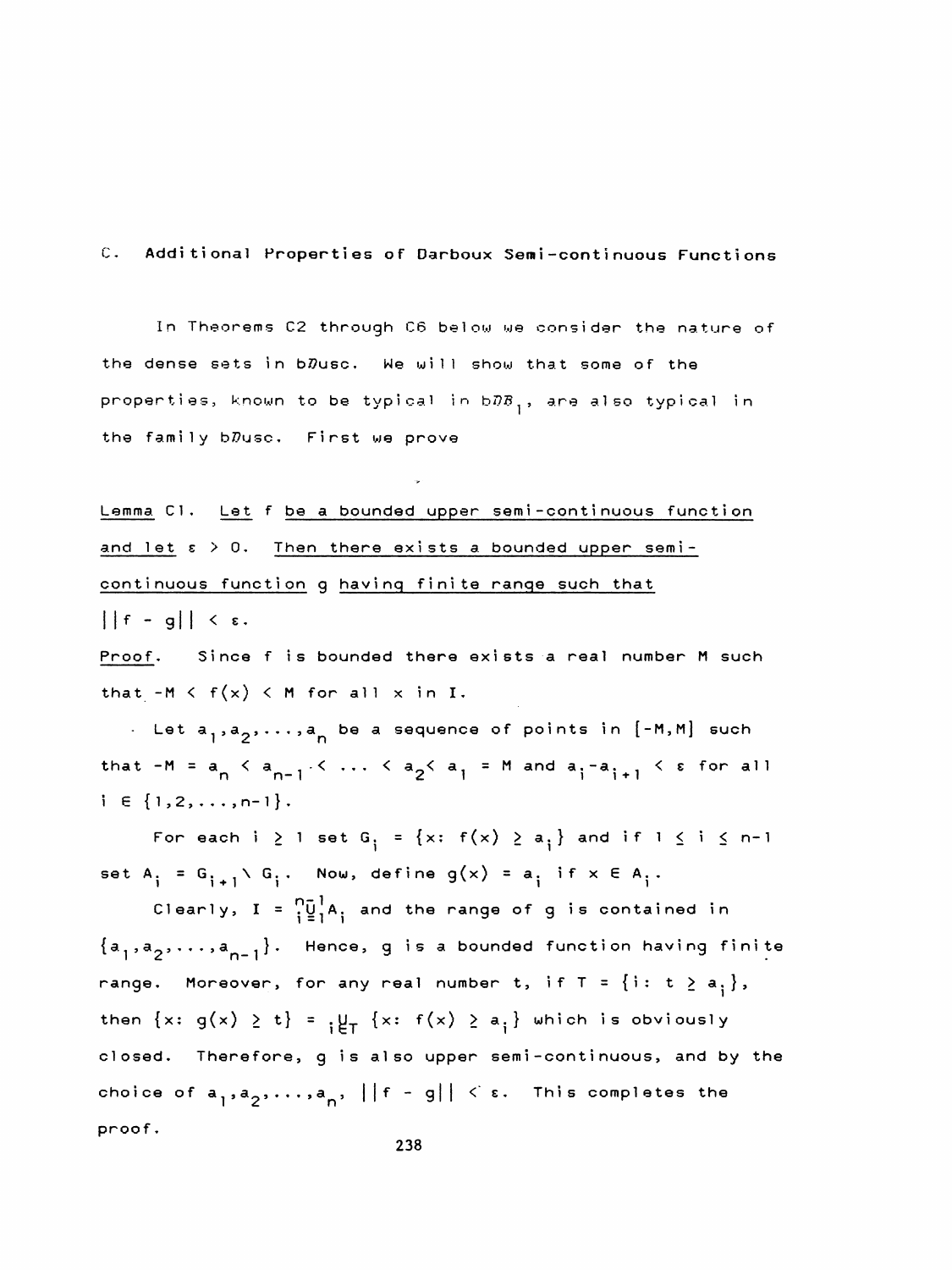Lemma C2. Let f be a bounded upper semi-conti nuous function and let  $\epsilon > 0$ . Suppose that there exists a bounded Darboux Baire 1 function h such that  $||f - h|| < \varepsilon$ . Then there exists a bounded Darboux upper semi-continuous function g such that

- (1)  $\{x: f(x) \neq g(x)\}\$  is a null subset of I,
- $(2)$  ||f g|| < 16s,

Proof. To begin with, assume that f has finite range. Let  $\{a_{n}\}_{n=1}^{\infty}$  be an enumeration of  $I\setminus G^{-}(f)$ . Since h  $\in B\mathcal{B}_{1}$ , for each n  $\geq$  1 there exists a perfect set P<sub>n</sub> such that a<sub>n</sub> = supP<sub>n</sub> and f). Since h E DB<sub>1</sub>, fo<br>n such that a<sub>n</sub> = supP<sub>n</sub><br>. Proof. To begin with, assume that f has finite range. Let<br>
{a<sub>n</sub>}<sup>m</sup><sub>=1</sub> be an enumeration of I\Q<sup>-</sup>(f). Since h E  $DB_1$ , for each<br>
n  $\geq$  1 there exists a perfect set P<sub>n</sub> such that a<sub>n</sub> = supP<sub>n</sub> and<br>
h(P<sub>n</sub>) C (h(a<sub>n</sub>  $\{a_n\}_{n=1}^{\infty}$  be an enumeration of  $I\setminus G^-(f)$ . Since  $h \in B\mathcal{B}_1$ , for each<br>  $h \geq 1$  there exists a perfect set  $P_n$  such that  $a_n = \sup P_n$  and<br>  $\{P_n\} \subset (h(a_n) - \varepsilon, h(a_n) + \varepsilon)$ . Moreover, since  $f \in \text{usc and}$ <br>  $\left|\{f - h\}$ there exists a perfect set  $P_n$  such that  $a_n = \sup P_n$  and<br>
C (h( $a_n$ )- $\epsilon$ ,h( $a_n$ )+ $\epsilon$ ). Moreover, since  $f \in \text{usc and}$ <br>
h|| <  $\epsilon$ , it follows that  $f(P_n) \subset (f(a_n) - 3\epsilon, f(a_n))$ .<br>
Clearly, the sets  ${P_n}_{n=1}^{\infty}$  may be chosen so

null, diam $P_{n} \leq 1/n$ , and  $P_{n} \cap P_{m} = \emptyset$  if n  $\neq$  m. That is, the  $n \leq 1/n$ , and  $P_n \cap P_m$ Sequence  ${P_n}_{n=1}^{\infty}$  sets  ${P_n}_{n=1}^{\infty}$  may be chosen so that each  $P_n$  is<br>null, diam $P_n \le 1/n$ , and  $P_n \cap P_m = \emptyset$  if  $n \ne m$ . That is, the<br>sequence  ${P_n}_{n=1}^{\infty}$  satisfies properties (a) and (b) of Lemma A3.<br>Hence, Hence, there exists a function k E busc satisfying (1) through (4) of Lemma A3. Since  $f(P_n)$  C  $(f(a_n) -3\varepsilon, f(a_n) ]$  we have  $||f - k|| < 3\varepsilon$  and  $||h - k|| \leq 4\varepsilon$ . Now, if g is the function obtained by applying the above argument to k and  $I\setminus Q^+(k)$ , then g satisfies (1) above and  $||k - g|| < 12\epsilon$ . It follows that  $||f - g|| < ||f - k|| + ||k - g|| \le 15$ s. Finally, if f does not have finite range, we can choose f<sub>1</sub> of finite range such that  $||f - f_1|| < \varepsilon$ , in which case the resulting function g satisfies (2) above.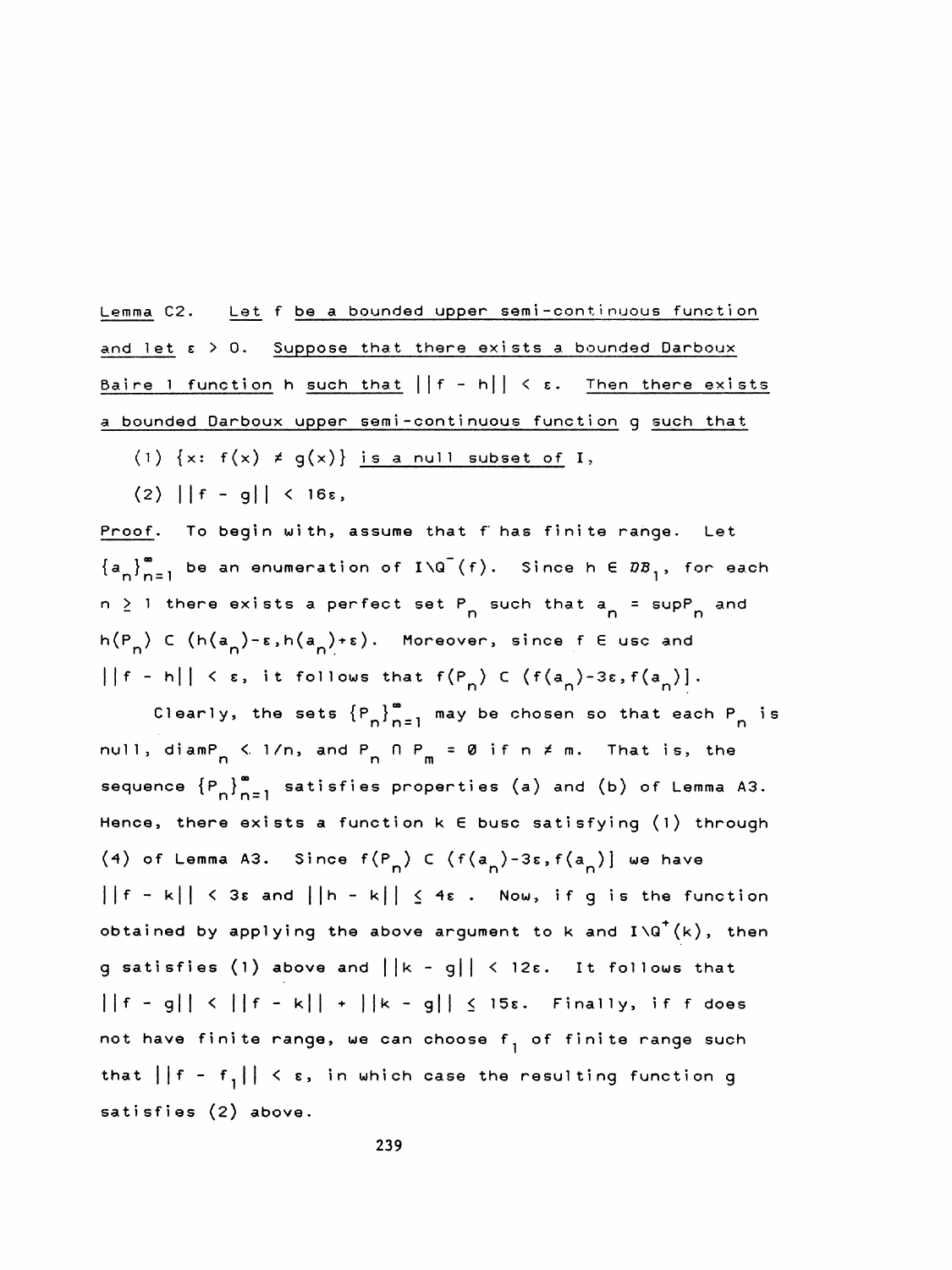Theorem C1. The class of functions f E bDusc such that  $f(A(f))$  (resp.  $f(C(f)))$  is finite is dense in b $D$ usc. Proof. Let  $f \in b\mathcal{D}$ usc and  $\varepsilon > 0$ . Using Lemma C1, we can obtain a function h  $\epsilon$  busc having finite range such that  $||f - h|| <$  $s/16$ . Now, apply Lemma C2 to get a function g  $E$  b $\bar{D}$ usc such that  $||f - g|| < \varepsilon$  and  $g = h$  a.e. It is easy to verify that  $g(A(g))$  is finite. Since  $C(g)$  C  $A(g)$ ,  $g(C(g))$  is also finite.

 The proofs of Theorems C2 through C6 below are identical to those in the case of  $b\bar{x}$ , Some indication of the proof is given in each case. For detailed proofs see [8].

Theorem C2. The class of functions  $f \in b\mathbb{Z}$ usc such that clf(A(f)) (resp.,  $clf(C(f))$ ) has Lebesque measure zero is a <mark>residual G<sub>S</sub> in</mark> b $\bar{v}$ usc.

Proof. By Theorem C1, the class,  $H$ , of functions  $f \in b\mathcal{D}$ usc such that  $\text{clf}(A(f))$  has Lebesgue measure zero is dense in b $\bar{v}$ usc. Thus, it remains to show that  $\cal H$  is a  $G_{\cal S}$  set. This is a consequence of the fact that  $H = bD$ usc $\bigvee_{n=1}^{\infty} F_{n}$ , where  $F_{n}$  is the closed subset of b $D$ usc consisting of  $\{f: |c| f(A(f))| \geq 1/n\}$ . Hence, Theorem C2 is true "A(f)". A similar argument holds for  $C(f)$ ".

Theorem C3. The class of functions  $f \in b\mathcal{D}$ usc such that  $f(A(f))$  (resp.,  $f(C(f))$ ) is nowhere dense and null is a  $residual in D$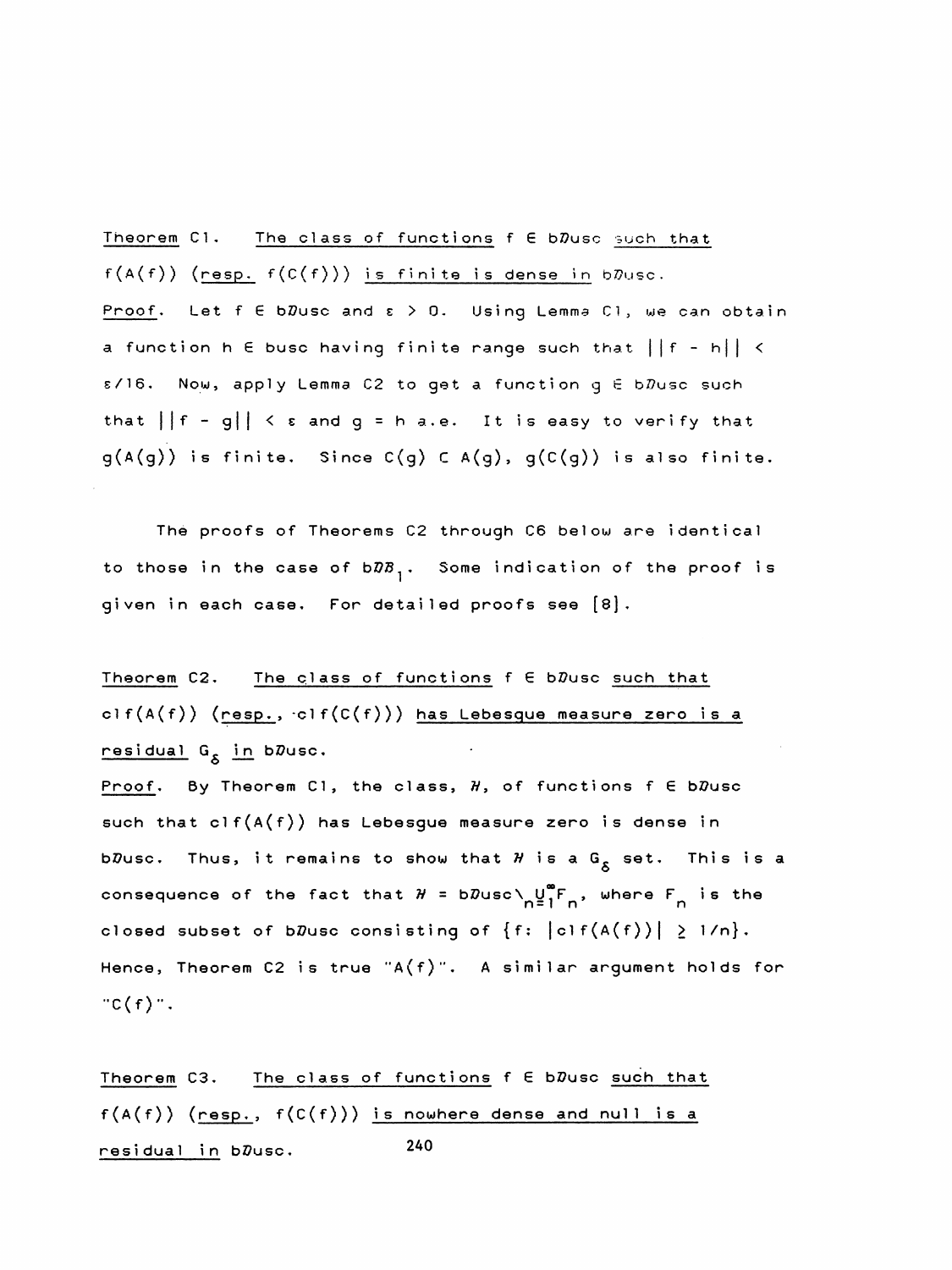Theorem C3 isa direct consequence of Theorem C2 since the class of Theorem C3 contains the residual class of Theorem C2.

Theorem  $C4.$  The class of functions  $f \in bD$ usc such that  $f(A(f))$  (resp.,  $f(C(f)))$  is nowhere dense is a residual  $G_{\delta}$  in bDusc.

Proof. By Theorem C1, the class,  $H$ , of functions  $f \in bD$ usc such that  $f(A(f))$  is nowhere dense is dense in b $D$ usc. Hence, we only need to show that  $H$  is a G<sub>S</sub> set. Let  $\left\{J_{n}\right\}_{n=1}^{\infty}$  be an enumeration of all rational intervals.

Let  $E_n = \{f \in b \mathbb{Z} \cup \{f \in c \} \mid f \in A(f)\}$ . The set  $E_n$  is closed in b $\bar{v}$ usc and  $H$  = b $\bar{v}$ usc $\setminus$  U $_0^{\mathsf{u}}$ E $_{\mathsf{h}}$ , Hence, the theorem follows for  $TA(f)$ ". The proof for "C $(f)$ " is similar.

Theorem C5. The class of functions  $f \in bD$ usc such that  $f(A(f))$  (resp.  $f(C(f)))$  is countable is a dense first category subset of bDusc.

Proof. By Theorem C1, the class,  $H$ , of functions  $f \in b\mathcal{D}$ usc such that  $f(C(f))$  is countable is dense in b $\bar{D}$ usc. Let  $\{J_{n}\}_{n=1}^{\infty}$ be an enumeration of all rational intervals.

Let A<sub>n</sub> = {fEbDusc: f is constant on J<sub>n</sub> n C(f)}. Each A<sub>n</sub> is closed and nowhere dense; moreover,  $\mathcal{H} = \bigcup\limits_{n = 1}^\infty \mathsf{A}^{}_{n}$ . Hence,  $\mathcal{H}$  is of first category. If  $F$  denotes the class of functions f E bDusc such that  $f(A(f))$  is countable then  $F \subset H$ . Hence,  $F$ is also of first category and dense (by Theorem Cl).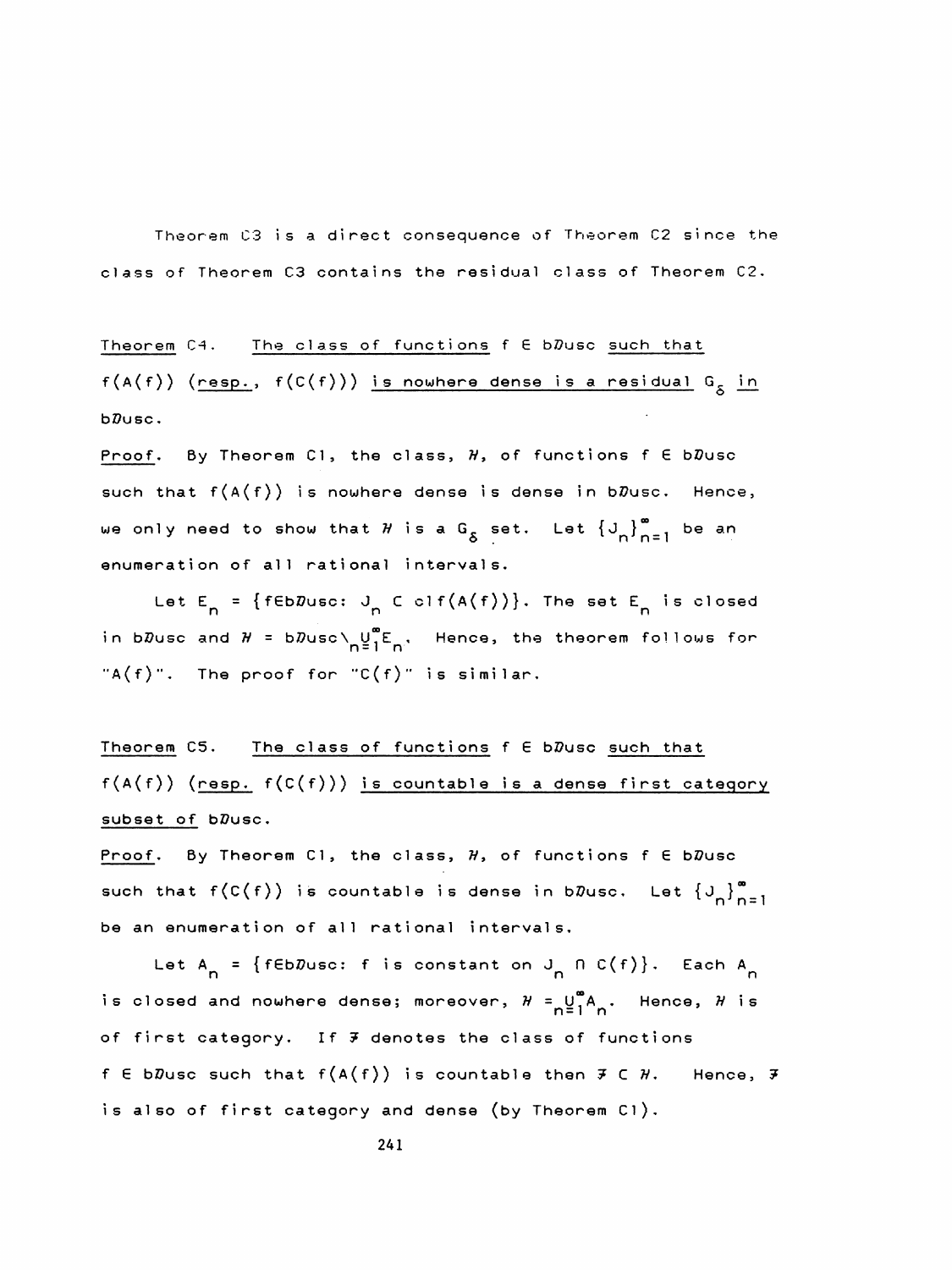Many other properties are typical in bDusc and  $D$ lsc see [io], however these properties can be proved in a more general setting  $[11]$ .

 Finally, the author thanks the referees for suggesting many improvements in this paper.

## Bibli oqraphy

- [l] S. Agronsky, Characterizations of certain subclasses of the 6aire class 1, Ph.D. dissertation, Dept. of Mathematics, University of Califonia, Santa Barbara, 1974.
- [2] A. M. Bruckner, *Differentiation of Real Functions*, Lecture notes in Mathematics, 659, Springer-verlag (Berlin, 1978).
- [3] A. M. Bruckner and J. G. Ceder, On a special class of Darboux Baire 1 functions, Periodica Math. Hungar., vol. 12(2), (1983), pp. 125-131.
- [4] A. M. Bruckner, J. G. Ceder and R. Keston, Representations and approximations by Darboux functions in the first class of Baire, Rev. Math. Roum. Pures et Appi, vol . 1 3( 1 968) , pp. 1247-1254.
- [5] A. M. Bruckner J. G. Ceder and T. L. Pearson, On the insertion of Darboux Baire-one functions, Fund. Math., LXXX (1973),
- [6] J. G. Ceder, and T. L. Pearson, A survey of Oarboux Baire 1 functions, Real Anal. Exch. vol.9 no.1 (1983-84), pp. 179-194.
- [7] , Insertion of open functions, Duke Math. J., vol.35(1968), pp. 277-288.